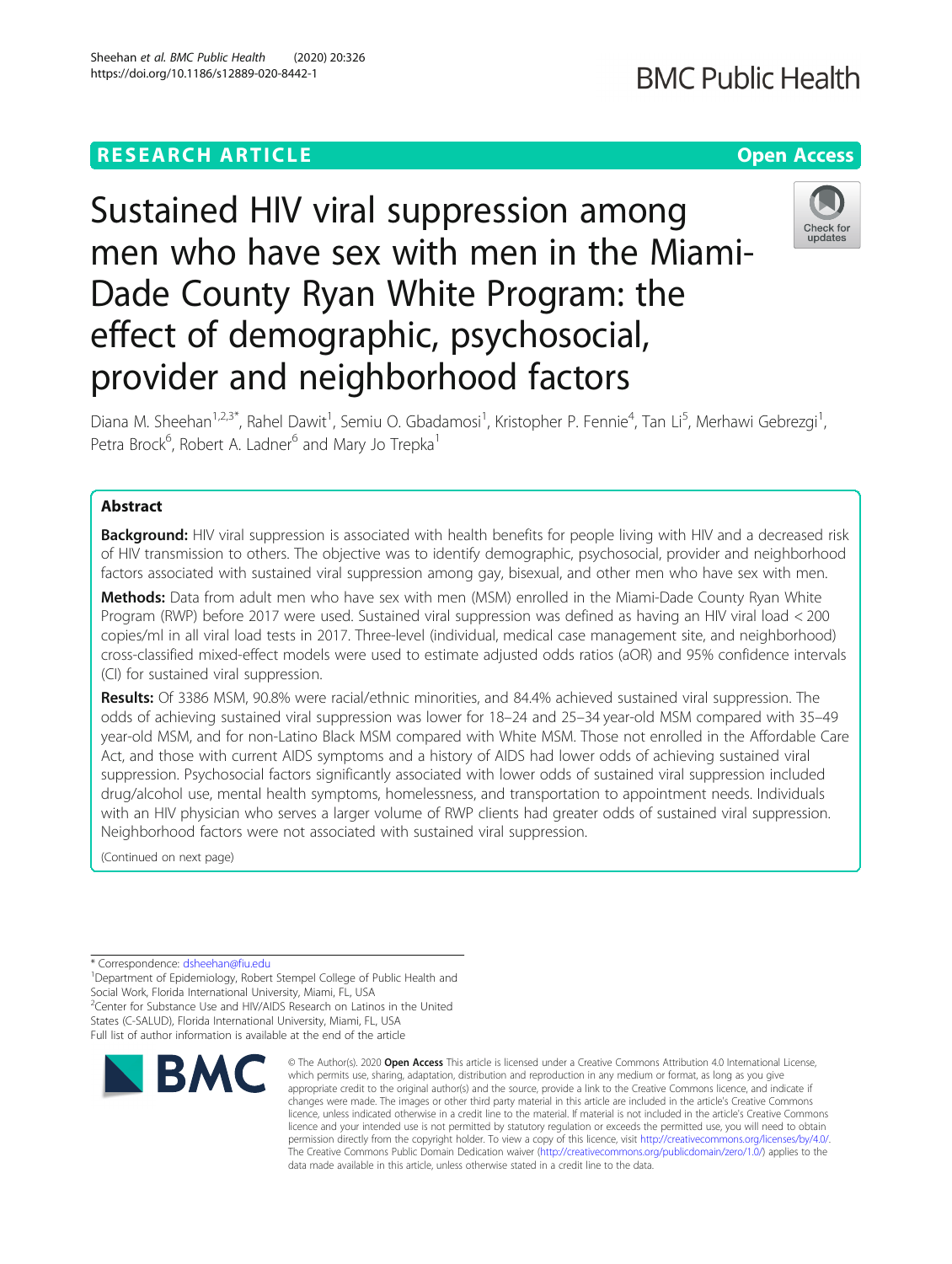#### (Continued from previous page)

Conclusion: Despite access to treatment, age and racial disparities in sustained viral suppression exist among MSM living with HIV. Addressing substance use, mental health, and social services' needs may improve the ability of MSM to sustain viral suppression long-term. Furthermore, physician characteristics may be associated with HIV outcomes and should be explored further.

Keywords: Human immunodeficiency virus, Viral suppression, Sustained viral suppression, Durable viral suppression, Men who have sex with men

#### Background

Suppression of the human immunodeficiency virus (HIV) (< 200 copies/mL) among people living with HIV (PLHIV) is associated with immune reconstruction [[1](#page-10-0)] and a decreased risk of acquired immune deficiency syndrome (AIDS)-defining conditions [\[2\]](#page-10-0) and death [\[3\]](#page-10-0). In addition, viral suppression prevents the transmission of HIV to others [\[4\]](#page-10-0). A recent analysis of National HIV Surveillance System and National HIV Behavioral Surveillance data showed a rate of 0 per 100 person-years of HIV transmission for individuals on antiretroviral therapy (ART) with suppressed viral loads, but a rate of 6.1 per 100 personyears for individuals in care who were not virally suppressed [\[4](#page-10-0)].

Despite these benefits, only 61.2% of men who have sex with men (MSM) with HIV in the United States showed evidence of viral suppression in 2014 [\[5](#page-10-0)]. Black MSM showed particularly low rates of viral suppression (52.2%) compared with non-Latino White MSM (61.2%) [[5](#page-10-0)]. Young MSM also show concerning rates of viral suppression. Further, the intersection of race/ethnicity and young age put minority MSM at risk, with Black MSM aged 20– 24 years showing viral suppression rates as low as 45.3% compared with 60.7% of 20–24 year old White MSM [\[5](#page-10-0)].

A significant limitation of previous research on viral suppression has been the use of a single viral load test, typically the last of a given year, to determine an individual's suppression status. A study of adult PLHIV in care found that a single test measure overestimates sustained viral suppression (all tests in a year < 200 copies/mL) by approximately 16% [\[6\]](#page-10-0). Moreover, sustained viral suppression was lower among MSM compared with heterosexual individuals, with 22% of MSM having both suppressed and non-suppressed laboratory tests in the 12-month study period [\[6\]](#page-10-0). Non-Latino Blacks and young individuals were also more likely to have fluctuating viral suppression results compared with non-Latino Whites and older PLHIV, respectively [\[6\]](#page-10-0). Similarly, a 2018 Centers for Disease Control and Prevention (CDC) study found that MSM with HIV who were in care but who did not achieve sustained viral suppression spent approximately 46.8% of days in the year with viral loads > 1500 copies/mL [[7](#page-10-0)]. Black MSM spent 53.4% days of the year with viral loads > 1500 copies/mL compared with 37.8% of the year for Whites [\[7](#page-10-0)].

These findings from previous studies have strong implications for transmission risk. However, little is known about the factors that affect PLHIV's ability to sustain viral suppression long-term, including MSM. Thus, the objective of this study was to identify demographic, psychosocial, provider and neighborhood factors associated with sustained viral suppression among gay, bisexual, and other men who have sex with men.

#### **Methods**

#### Study population and study design

Data from adult (18 years or older) gay, bisexual and other men who have sex with men enrolled in the Miami-Dade County Ryan White Program (RWP) Part A/Minority AIDS Initiative (MAI) [\[8\]](#page-10-0) any time before January 2017 were used to conduct a cross-sectional study. Enrollment in the RWP was defined as having at least one medical case management encounter or peer education support network service during 2017. RWP clients are required to have a comprehensive health assessment every 6 months. Thus, individuals without a client health assessment in 2016 or 2017 were considered not enrolled and excluded. Additionally, those referred for ancillary services to the RWP by a non-RWP HIV provider, and those whose client file was closed because of movement to another county/ state, financial ineligibility, or incarceration were excluded (11.9%). Male RWP clients were classified as gay, bisexual and other men who have sex with men (herein after referred to as "MSM") if they reported any MSM behavior.

#### Outcome

HIV viral load data were obtained from viral load laboratory test results. Sustained viral suppression was defined as having a HIV viral load < 200 copies/ml in all viral load tests in 2017. A viral load of < 200 copies/ml was chosen to stay consistent with the Centers for Disease Control and Prevention (CDC) definition for an undetectable viral load and to be able to compare to na-tional studies [[9\]](#page-10-0). If any test in 2017 was  $\geq$ 200 copies/ml (not suppressed), they were considered not to have achieved sustained viral suppression in 2017. If an individual had only 1 viral load test in 2017 (or more than 1 test but the tests were less than 3 months apart) and the test showed viral suppression, we looked to the last viral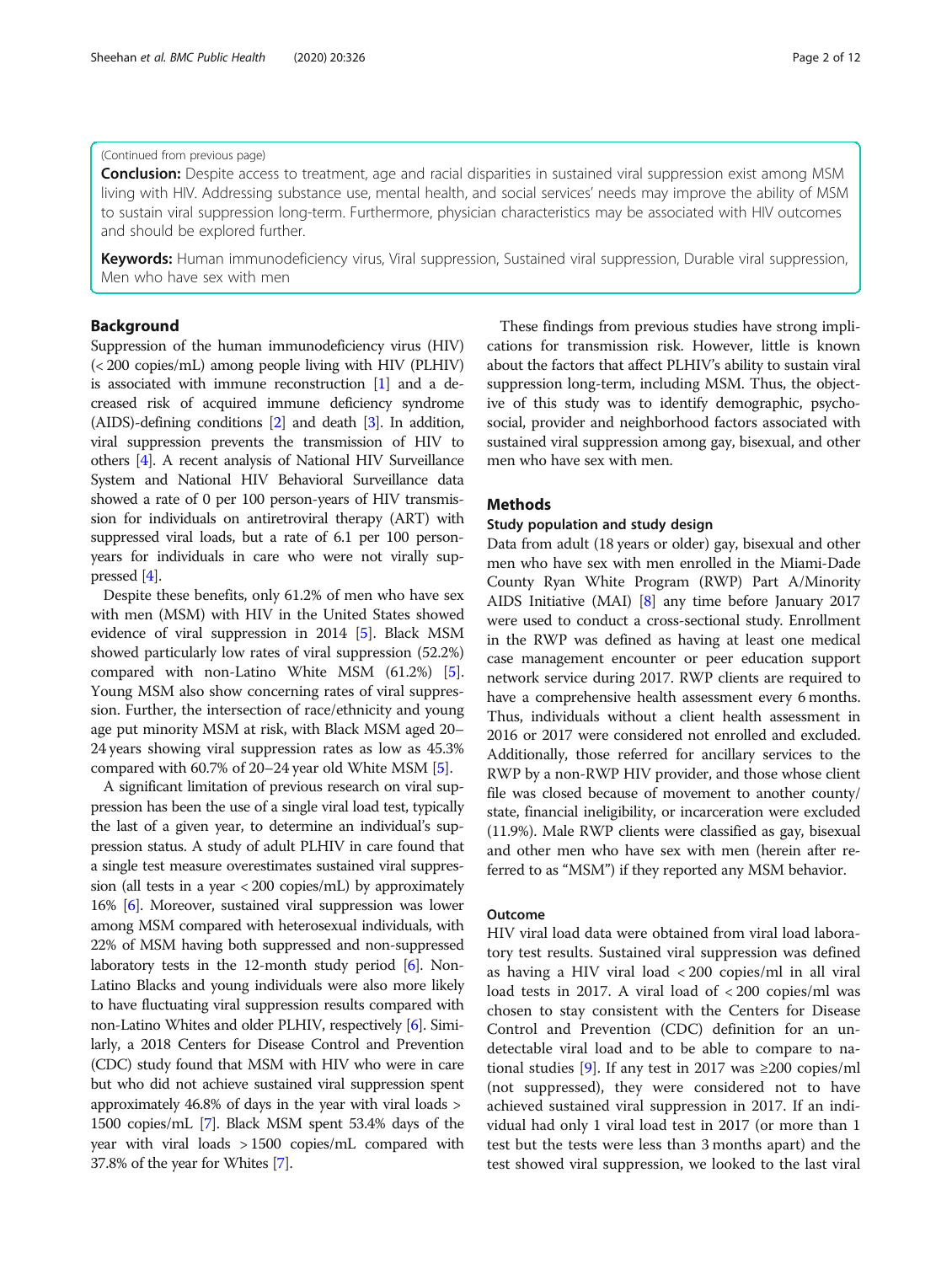#### Predictors

Demographic data were obtained from the client intake assessment conducted at time of entry into the RWP. Demographic variables considered included age, race/ethnicity, birth region, and preferred language. Race was categorized into non-Latino Black, Latino, and non-Latino White. Due to small numbers of Haitians  $(n = 46)$ , those reported as Haitian were categorized based on data about their race and Latino ethnicity (non-Latino Black =  $43$ , Latino = 2, White = 1). Also because of small numbers, those with race other than Black or White (Asian = 21, Native American/ Alaskan Native = 5, Native Hawaiian/Pacific Islander = 2), and those with unknown Latino ethnicity  $(n = 3)$  were excluded.

Psychosocial data were obtained from the first comprehensive health assessment conducted in 2017 and pertain to the clients' responses at that time [\[8\]](#page-10-0). We chose the psychosocial variables based on the Behavioral Model for Vulnerable Populations [[10](#page-10-0)] and what was available from the comprehensive health assessment, and grouped the variables into need and vulnerable/enabling characteristics. Need characteristics included AIDS diagnosis, and current HIV-related symptoms. Vulnerable/enabling characteristics included 30 variables related to mental health, substance and alcohol use, HIV status disclosure, employment/disability status, income, household structure, access to transportation, social services need, and social support (see Additional File [1](#page-9-0) for details). Individuals with missing data on psychosocial indicators were categorized into the lower risk groups (e.g. no alcohol use). We developed indices of vulnerable/enabling factors to reduce collinearity by conducting reliability analysis and exploratory factors analysis, followed by confirmatory factor analysis. In reliability analysis, we removed 13 vulnerable/enabling variables which increased the Cronbach's alpha from 0.33 to 0.62. Factor analysis using Varimax rotation yielded 5 indices: substance use, mental health, housing and transportation needs, unemployment, and food insecurity and low social support. Factor loadings are provided in Additional File [1](#page-9-0); one variable was deleted due to a factor loading < 0.4 (experience of domestic violence). See Table [1](#page-3-0) for variables included in each index.

To assess provider factors, we calculated the number of RWP clients by HIV physician and assigned this number to all clients who are primarily served by that physician. Additionally, we considered whether the client was enrolled in the Affordable Care Act (ACA) health insurance exchange. Neighborhood data were obtained from the 2013–2017 American Community Survey (ACS) by zip code tabulation area (ZCTA) and merged using client's residential ZIP code [\[11\]](#page-10-0). The number of homicides for each ZIP code in Miami-Dade County was obtained from SimplyAnalytics [\[12](#page-10-0)]. A total of 25 neighborhood variables were considered (see Additional file [2\)](#page-9-0). Variables were related to 5 categories: socioeconomic status, racial/ethnic composition, language and US nativity, residential instability, and violent crime. We developed indices as described above which yielded 2 indices: neighborhood deprivation, and residential instability and crime.

#### Analytical plan

All analyses were conducted in SAS Version 9.4. Chisquared (or Fisher's exact test when applicable) for categorical variables and Wilcoxon signed-ranked test for continuous variables were used to compare sustained viral suppression by demographic, psychosocial, provider, and neighborhood characteristics in bivariate analyses. Three-level (individual, medical case management site, and neighborhood) cross-classified mixed-effects models were used to estimate adjusted odds ratios (aOR) and 95% confidence intervals (CI) for sustained viral suppression in multivariate logistic regression analyses using a residual pseudo-likelihood estimation technique in the PROC GLIMMIX procedure. Individuals were allowed to cluster by medical case management site and neighborhood, but these were mutually exclusive groups; the intraclass correlation coefficient (ICC) was calculated for each possible combination. We first fitted a crossclassified model that included demographic, provider and need factors, and indices of psychosocial and neighborhood factors (each index was tested as the combined standardized score of the variables in the index). Variable selection was guided by the Behavioral Model for Vulnerable Populations [\[10](#page-10-0)] and the literature. Variables in Table [2](#page-6-0) were entered all at once into the model. Model fit was assessed by ensuring the ratio of the generalized chi-square statistic and the degrees of freedom was close to 1. For each psychosocial or neighborhood index that was significant in the first model, we fitted separate cross-classified models that included demographic, need and provider factors, and all other indices with each variable in the index of interest one by one. We examined the influence of outliers by inspecting plots and estimates of the Pearson residuals, the deviance residuals, and the DFBETAS. We assessed multicollinearity by examining the Pearson correlation coefficients between all variables in the model and Type II Tolerance values. We conducted sensitivity analyses to assess the influence of missing data by comparing results to models excluding individuals with missing data, and by setting the missing values at all possible levels of a given variable.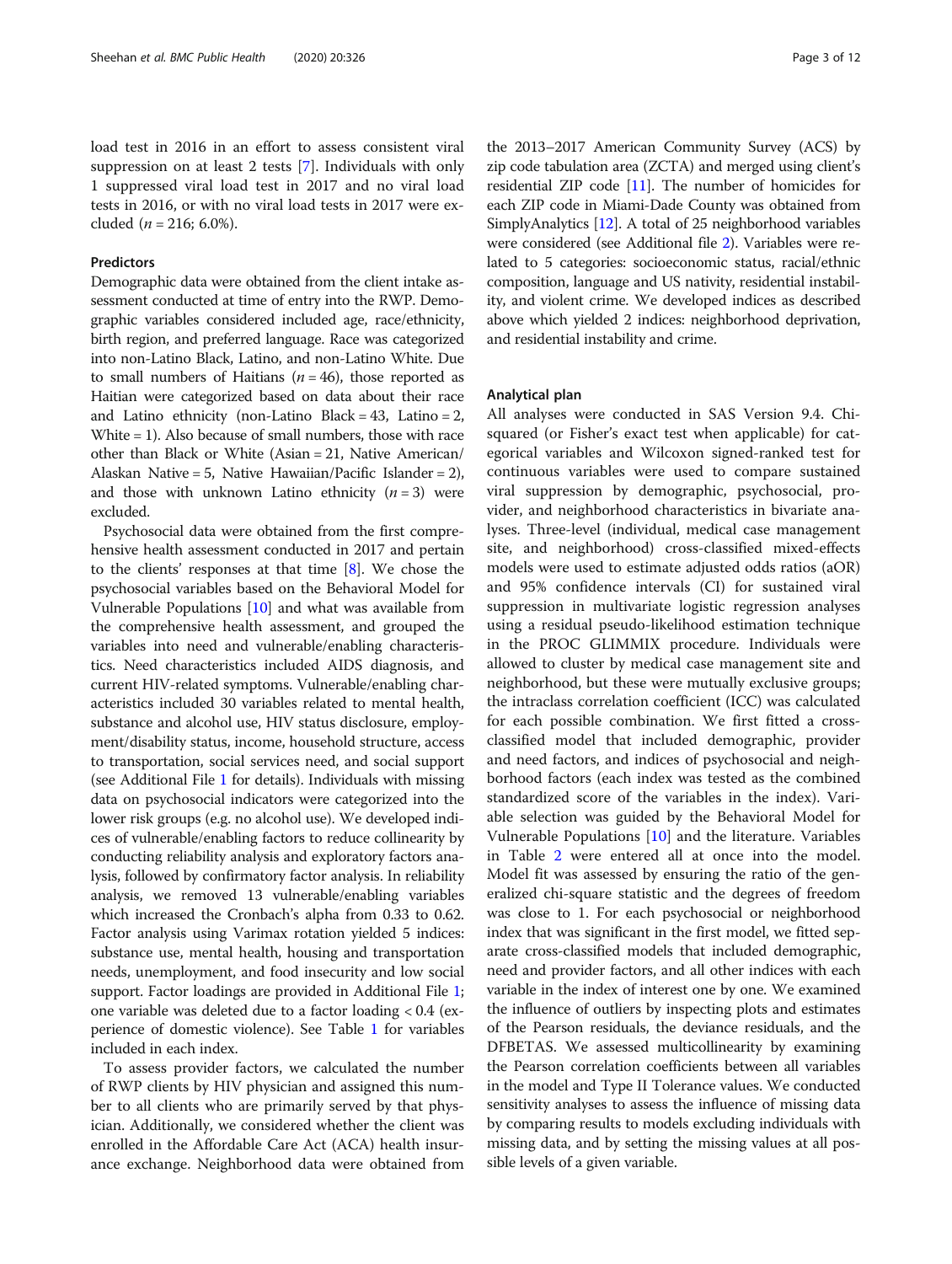# <span id="page-3-0"></span>**Table 1** Characteristics of men who have sex with men by sustained viral load suppression, 2017 ( $n = 3386$ )

|                                                                          | Total | Sustained viral load suppression |             | $P$ -value <sup>a</sup> |
|--------------------------------------------------------------------------|-------|----------------------------------|-------------|-------------------------|
|                                                                          |       | No, n (%)                        | Yes, n (%)  |                         |
| Demographic characteristics                                              |       |                                  |             |                         |
| Age group (years)                                                        |       |                                  |             | < 0.0001                |
| $18 - 24$                                                                | 191   | 51 (26.7)                        | 140 (73.3)  |                         |
| $25 - 34$                                                                | 817   | 163 (20.0)                       | 654 (80.0)  |                         |
| $35 - 49$                                                                | 1292  | 183 (14.2)                       | 1109 (85.8) |                         |
| $50+$                                                                    | 1086  | 132 (12.2)                       | 954 (87.8)  |                         |
| Race                                                                     |       |                                  |             | < 0.0001                |
| <b>Black</b>                                                             | 446   | 141 (31.6)                       | 305 (68.4)  |                         |
| Hispanic                                                                 | 2630  | 348 (13.2)                       | 2282 (86.8) |                         |
| White                                                                    | 310   | 40 (12.9)                        | 270 (87.1)  |                         |
| Birth region                                                             |       |                                  |             | < 0.0001                |
| United States                                                            | 847   | 194 (22.9)                       | 653 (77.1)  |                         |
| Mexico/Central America                                                   | 342   | 58 (17.0)                        | 284 (83.0)  |                         |
| Caribbean                                                                | 1348  | 186 (13.8)                       | 1162 (86.2) |                         |
| South America                                                            | 765   | 80 (10.5)                        | 685 (89.5)  |                         |
| Other                                                                    | 84    | 11(13.1)                         | 73 (86.9)   |                         |
| Mainland US Born                                                         |       |                                  |             | < 0.0001                |
| Yes (excludes Puerto Rico, US Virgin<br>Island and other US territories) | 847   | 194 (22.9)                       | 653 (77.1)  |                         |
| No                                                                       | 2539  | 335 (13.2)                       | 2204 (86.8) |                         |
| Preferred language                                                       |       |                                  |             | < 0.0001                |
| English                                                                  | 1239  | 255 (20.6)                       | 984 (79.4)  |                         |
| Spanish                                                                  | 2081  | 261 (12.5)                       | 1820 (87.5) |                         |
| Other                                                                    | 66    | 13 (19.7)                        | 53 (80.3)   |                         |
| Health care environment characteristics                                  |       |                                  |             |                         |
| Number of Ryan White clients that client's<br>physician cares for        |       |                                  |             | < 0.0001                |
| $1 - 9$                                                                  | 72    | 6(8.3)                           | 66 (91.7)   |                         |
| $10 - 29$                                                                | 97    | 16 (16.5)                        | 81 (83.5)   |                         |
| $30 - 99$                                                                | 537   | 113 (21.0)                       | 424 (79.0)  |                         |
| 100-199                                                                  | 910   | 138 (15.2)                       | 772 (84.8)  |                         |
| $200+$                                                                   | 1585  | 212 (13.4)                       | 1373 (86.6) |                         |
| Unknown                                                                  | 185   | 44 (26.8)                        | 141 (76.2)  |                         |
| Enrolled in the Affordable Care Act health<br>insurance exchange         |       |                                  |             | < 0.0001                |
| Yes                                                                      | 643   | 53 (8.2)                         | 590 (91.8)  |                         |
| No                                                                       | 2743  | 476 (17.4)                       | 2267 (82.6) |                         |
| HIV/AIDS-related health status                                           |       |                                  |             |                         |
| AIDS symptoms (current)                                                  |       |                                  |             | < 0.0001                |
| Yes                                                                      | 36    | 19 (52.8)                        | 17 (47.2)   |                         |
| No                                                                       | 3350  | 510 (15.2)                       | 2840 (84.8) |                         |
| Diagnosis of AIDS (history)                                              |       |                                  |             | < 0.0001                |
| Yes                                                                      | 1021  | 208 (20.4)                       | 813 (79.6)  |                         |
| No                                                                       | 2365  | 321 (13.6)                       | 2044 (86.4) |                         |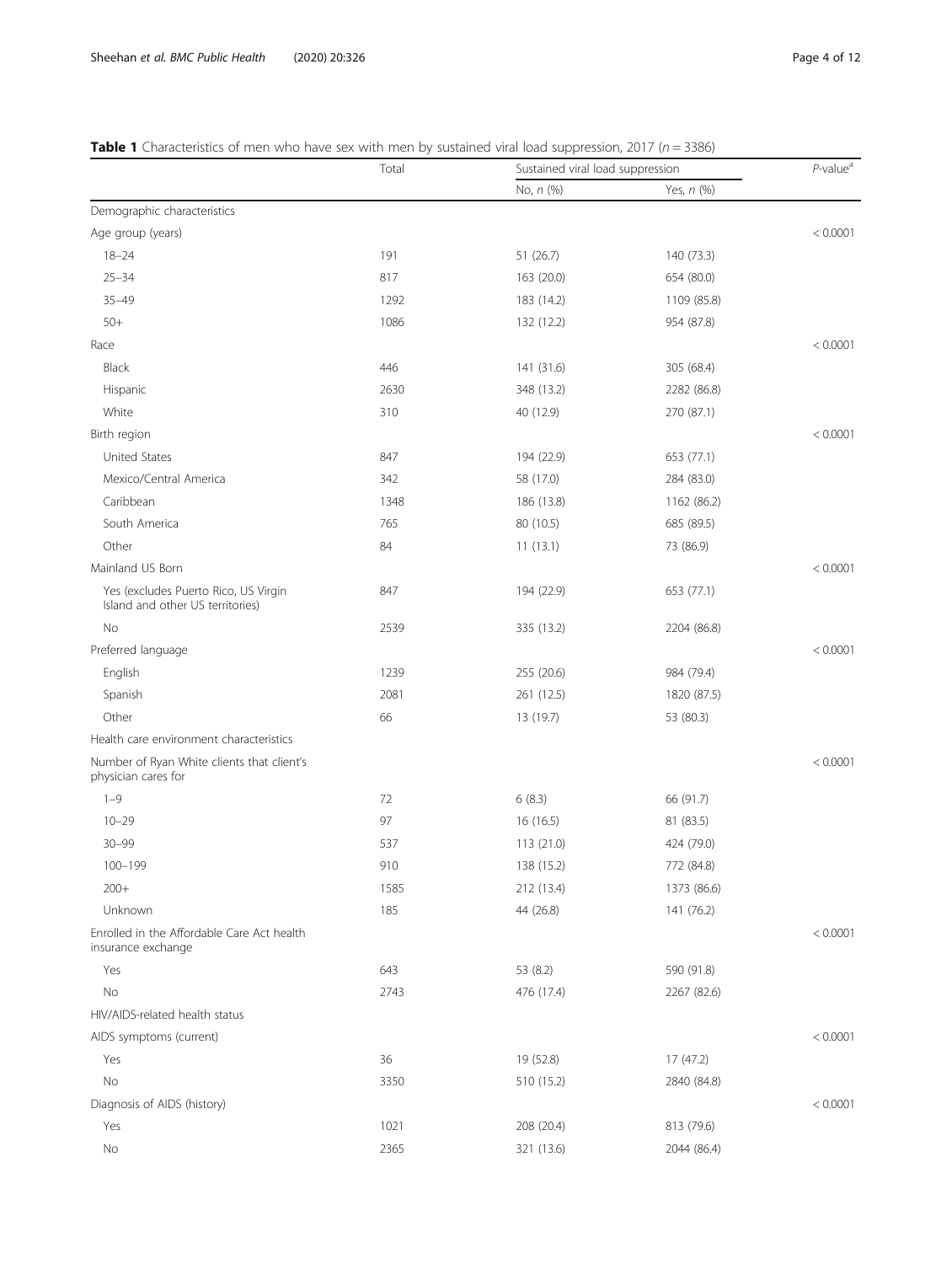# **Table 1** Characteristics of men who have sex with men by sustained viral load suppression, 2017 ( $n = 3386$ ) (Continued)

|                                                                                        | Total         | Sustained viral load suppression |               | $P$ -value <sup><math>a</math></sup> |
|----------------------------------------------------------------------------------------|---------------|----------------------------------|---------------|--------------------------------------|
|                                                                                        |               | No, n (%)                        | Yes, n (%)    |                                      |
| Factors in substance use index                                                         |               |                                  |               |                                      |
| Mean (SD)                                                                              | $-0.02(0.96)$ | 0.34(1.44)                       | $-0.09(0.82)$ |                                      |
| Median (IQR)                                                                           | $-0.33(0)$    | $-0.33(0.74)$                    | $-0.33(0)$    | < 0.0001                             |
| Alcohol use                                                                            |               |                                  |               | < 0.0001                             |
| Used alcohol in the last 12 months                                                     | 418           | 110(26.3)                        | 308 (73.7)    |                                      |
| Did not use alcohol in last 12 months                                                  | 2968          | 419 (14.1)                       | 2549 (85.9)   |                                      |
| Drug use                                                                               |               |                                  |               | < 0.0001                             |
| Used drugs in the last 12 months                                                       | 235           | 85 (36.2)                        | 150 (63.8)    |                                      |
| Did not use drugs in the last 12 months                                                | 3151          | 444 (14.1)                       | 2707 (85.9)   |                                      |
| Drug use resulted in problems with daily<br>activities/legal issue/hazardous situation |               |                                  |               | < 0.0001                             |
| Yes                                                                                    | 56            | 29 (51.8)                        | 27 (48.2)     |                                      |
| No                                                                                     | 3330          | 500 (15.0)                       | 2830 (85.0)   |                                      |
| Drug use affected adherence                                                            |               |                                  |               | < 0.0001                             |
| Yes                                                                                    | 172           | 57 (33.1)                        | 115 (66.9)    |                                      |
| No                                                                                     | 3214          | 472 (14.7)                       | 2742 (85.3)   |                                      |
| Factors in mental health index                                                         |               |                                  |               |                                      |
| Mean (SD)                                                                              | $-0.01(0.99)$ | 0.33(1.26)                       | $-0.08(0.91)$ |                                      |
| Median (IQR)                                                                           | $-0.49(0)$    | $-0.49(1.24)$                    | $-0.49(0)$    | < 0.0001                             |
| Feeling depressed or anxious                                                           |               |                                  |               | < 0.0001                             |
| Yes                                                                                    | 488           | 130 (26.6)                       | 358 (73.4)    |                                      |
| No                                                                                     | 2898          | 399 (13.8)                       | 2499 (86.2)   |                                      |
| Having difficulty sleeping                                                             |               |                                  |               | < 0.0001                             |
| Yes                                                                                    | 359           | 99 (27.6)                        | 260 (72.4)    |                                      |
| No                                                                                     | 3027          | 430 (14.2)                       | 2597 (85.8)   |                                      |
| Receives or needs mental health services                                               |               |                                  |               | < 0.0001                             |
| Yes                                                                                    | 486           | 132 (27.2)                       | 354 (72.8)    |                                      |
| No                                                                                     | 2900          | 397 (13.7)                       | 2503 (86.3)   |                                      |
| Factors in housing and transportation index                                            |               |                                  |               |                                      |
| Mean (SD)                                                                              | $-0.01(0.99)$ | 0.38(1.49)                       | $-0.08(0.84)$ |                                      |
| Median (IQR)                                                                           | $-0.32(0)$    | $-0.32(0)$                       | $-0.32(0)$    | < 0.0001                             |
| Homeless                                                                               |               |                                  |               | < 0.0001                             |
| Yes                                                                                    | 133           | 51 (38.4)                        | 82 (61.7)     |                                      |
| No                                                                                     | 3253          | 478 (14.7)                       | 2775 (85.3)   |                                      |
| Client needs help with transportation to<br>appointments                               |               |                                  |               | < 0.0001                             |
| Yes                                                                                    | 230           | 77 (33.5)                        | 153 (66.5)    |                                      |
| No                                                                                     | 3156          | 452 (14.3)                       | 2704 (85.7)   |                                      |
| Factors in household structure index                                                   |               |                                  |               |                                      |
| Mean (SD)                                                                              | 0.01(1.03)    | $-0.06(0.68)$                    | 0.02(1.08)    |                                      |
| Median (IQR)                                                                           | $-0.21(0)$    | $-0.21(0)$                       | $-0.21(0)$    | 0.0805                               |
| Household size                                                                         |               |                                  |               | $0.2042^{b}$                         |
| One                                                                                    | 3071          | 492 (16.1)                       | 2579 (84.0)   |                                      |
| Two                                                                                    | 264           | 30 (11.4)                        | 234 (88.6)    |                                      |
|                                                                                        |               |                                  |               |                                      |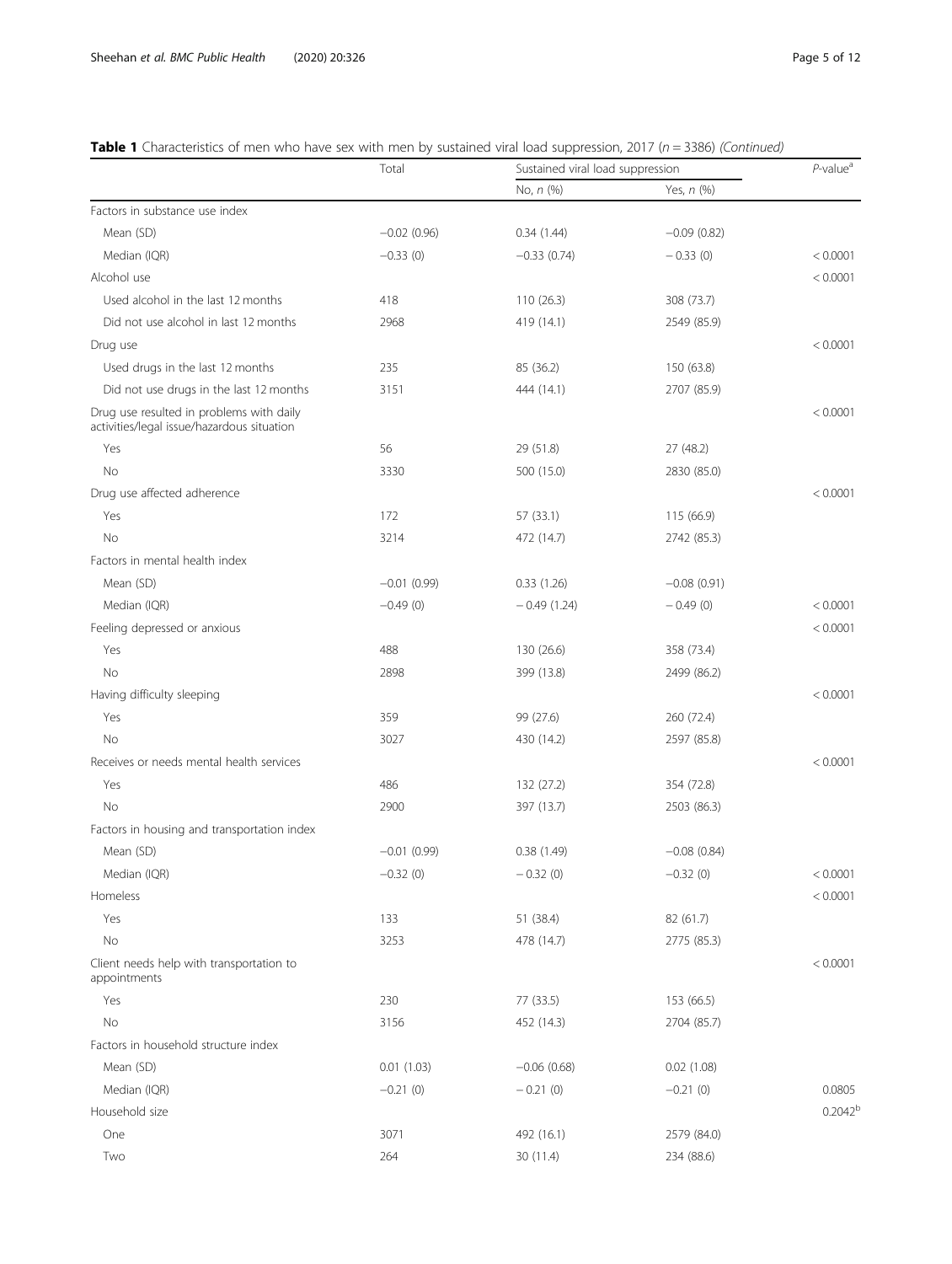|                                                            | Total          | Sustained viral load suppression |               | $P$ -value <sup>a</sup> |
|------------------------------------------------------------|----------------|----------------------------------|---------------|-------------------------|
|                                                            |                | No, n (%)                        | Yes, n (%)    |                         |
| Three                                                      | 38             | 6(15.8)                          | 32 (84.2)     |                         |
| Four or more                                               | 13             | 1(7.7)                           | 12 (92.3)     |                         |
| Number of minors in household                              |                |                                  |               | $0.3747^b$              |
| None                                                       | 3315           | 519 (15.7)                       | 2796 (84.3)   |                         |
| One                                                        | 54             | 9(16.7)                          | 45 (83.3)     |                         |
| Two                                                        | 13             | 0(0.0)                           | 13 (100.0)    |                         |
| Three or more                                              | 4              | 1(25.0)                          | 3(75.0)       |                         |
| Lives with minor only                                      |                |                                  |               | $0.5987^b$              |
| Yes                                                        | 6              | 0(0.0)                           | 6(100.0)      |                         |
| No                                                         | 3380           | 529 (15.7)                       | 2851 (84.4)   |                         |
| Factors in unemployment index                              |                |                                  |               |                         |
| Mean (SD)                                                  | $-0.02(0.99)$  | 0.19(1.01)                       | $-0.06(0.98)$ |                         |
| Median (IQR)                                               | $-0.56(1.28)$  | $-0.56(1.28)$                    | $-0.56(1.28)$ | < 0.0001                |
| Disability that prevents working                           |                |                                  |               | 0.5154                  |
| Yes                                                        | 246            | 42 (17.1)                        | 204 (82.9)    |                         |
| <b>No</b>                                                  | 3140           | 487 (15.5)                       | 2653 (84.5)   |                         |
| Unemployed                                                 |                |                                  |               | < .0001                 |
| Yes                                                        | 994            | 237 (23.8)                       | 757 (76.2)    |                         |
| <b>No</b>                                                  | 2392           | 292 (12.2)                       | 2100 (87.8)   |                         |
| Factors in food insecurity and low social<br>support index |                |                                  |               |                         |
| Mean (SD)                                                  | $-0.008(0.99)$ | 0.12(1.24)                       | $-0.03(0.93)$ |                         |
| Median (IQR)                                               | $-0.41(0)$     | $-0.41(0)$                       | $-0.41(0)$    | 0.0578                  |
| Client does not have social support system                 |                |                                  |               | 0.1721                  |
| Yes                                                        | 626            | 109 (17.4)                       | 517 (82.6)    |                         |
| No                                                         | 2760           | 420 (15.2)                       | 2340 (84.8)   |                         |
| Client not getting food he needs                           |                |                                  |               | 0.0009                  |
| Yes                                                        | 53             | 17(32.1)                         | 36 (67.9)     |                         |
| <b>No</b>                                                  | 3333           | 512 (15.4)                       | 2821 (84.6)   |                         |
| Neighborhood deprivation index                             |                |                                  |               |                         |
| Mean (SD)                                                  | 0.34(0.86)     | 0.51(0.90)                       | 0.31(0.85)    |                         |
| Median (IQR)                                               | 0.15(1.25)     | 0.34(1.56)                       | 0.15(1.12)    | < 0.0001                |
| Neighborhood residential instability and crime index       |                |                                  |               |                         |
| Mean (SD)                                                  | 0.52(1.07)     | 0.60(1.01)                       | 0.50(1.08)    |                         |
| Median (IQR)                                               | 0.41(1.71)     | 0.65(1.61)                       | 0.41(1.74)    | 0.0315                  |

AIDS acquired immune deficiency syndrome, US United States, SD standard deviation, IQR interquartile range a Chi-square test p-value; <sup>b</sup> Fisher's test p-value

#### Results

Of 3386 MSM enrolled in the Miami-Dade County RWP before 2017, 90.8% were racial/ethnic minorities, with 77.7% being Latino and 75.0% being foreign-born. In 2017, 84.4% of MSM achieved sustained viral suppression. The results of the bivariate analyses are presented in Table [1.](#page-3-0)

In the multivariate analyses the odds of sustained viral suppression were lower for younger MSM (18–24 [aOR 0.51, 95% CI 0.34–0.77] and 25–34 [aOR 0.68, 95% CI 0.52–0.87] compared with 35–49 year-olds) and for Black MSM compared with White MSM (aOR 0.44, 95% CI 0.29–0.69) (Table [2\)](#page-6-0). Individuals not enrolled in the ACA (aOR 0.66, 95% CI 0.48–0.90), currently reporting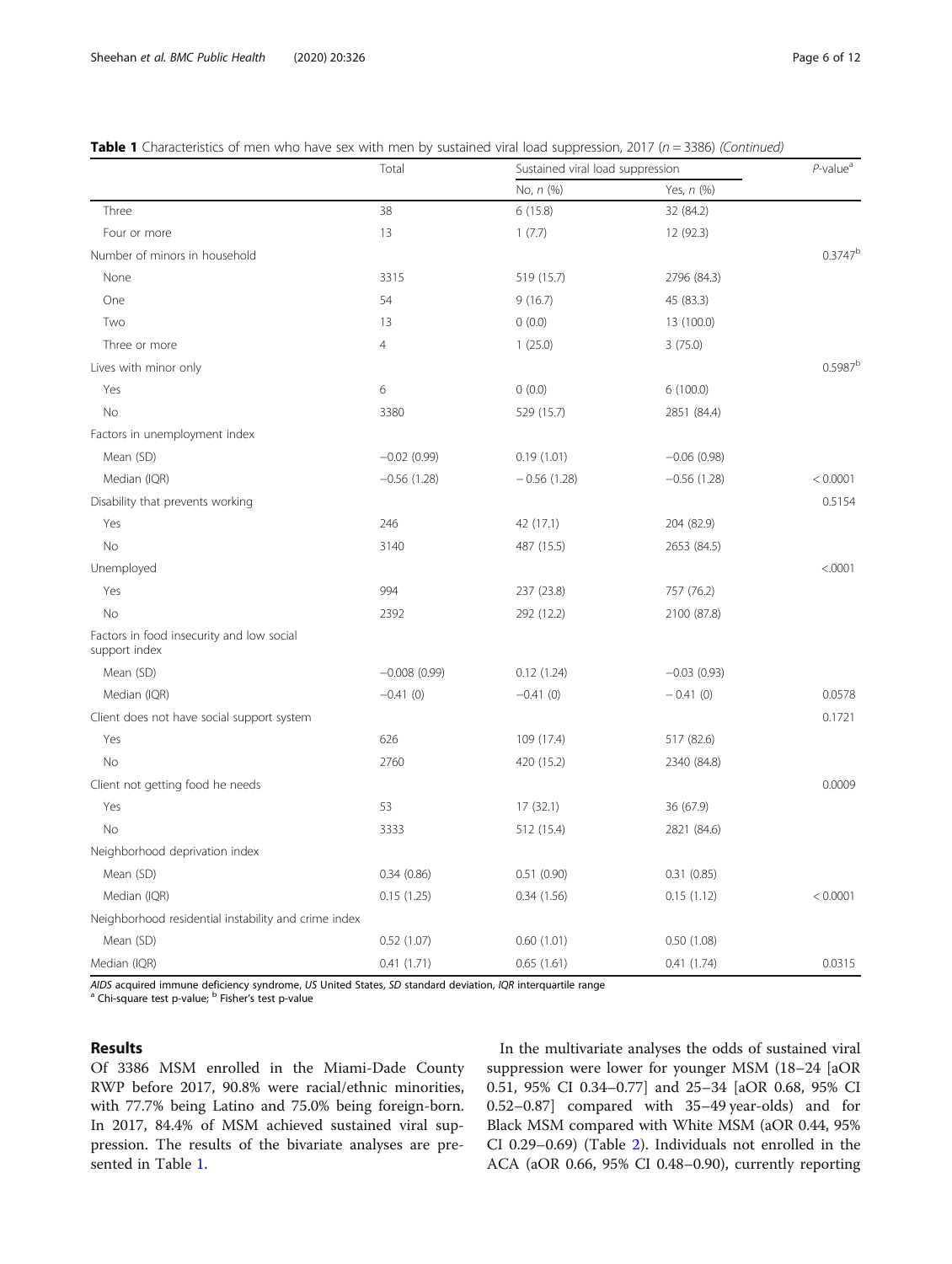#### <span id="page-6-0"></span>**Table 2** Factors associated with sustained viral suppression among men who have sex with men

| Variable                                                       | AOR   | 95% CI |       |
|----------------------------------------------------------------|-------|--------|-------|
| Age group, years                                               |       |        |       |
| $18 - 24$                                                      | 0.511 | 0.341  | 0.766 |
| $25 - 34$                                                      | 0.676 | 0.523  | 0.874 |
| $35 - 49$                                                      | ref   |        |       |
| $50+$                                                          | 1.260 | 0.973  | 1.630 |
| Race                                                           |       |        |       |
| Black                                                          | 0.444 | 0.288  | 0.685 |
| Hispanic                                                       | 0.784 | 0.502  | 1.226 |
| White                                                          | ref   |        |       |
| Not born in mainland US                                        | 0.987 | 0.700  | 1.392 |
| Preferred language                                             |       |        |       |
| Spanish                                                        | 1.016 | 0.740  | 1.396 |
| Other                                                          | 0.800 | 0.391  | 1.635 |
| English                                                        | ref   |        |       |
| Number of Ryan White clients that client's physician cares for |       |        |       |
| $1 - 9$                                                        | 2.304 | 0.947  | 5.605 |
| $10 - 29$                                                      | 1.459 | 0.782  | 2.722 |
| $30 - 99$                                                      | ref   |        |       |
| $100 - 199$                                                    | 1.453 | 1.062  | 1.989 |
| $200+$                                                         | 1.459 | 1.101  | 1.935 |
| Unknown                                                        | 0.850 | 0.546  | 1.325 |
| Client not enrolled in the ACA                                 | 0.657 | 0.478  | 0.903 |
| AIDS symptoms (current)                                        | 0.258 | 0.123  | 0.540 |
| Diagnosis of AIDS                                              | 0.580 | 0.467  | 0.721 |
| Substance use index                                            | 0.816 | 0.747  | 0.891 |
| Mental health index                                            | 0.814 | 0.743  | 0.891 |
| Housing and transportation index                               | 0.817 | 0.750  | 0.890 |
| Household structure index                                      | 1.169 | 1.009  | 1.353 |
| Unemployment index                                             | 0.918 | 0.830  | 1.015 |
| Food insecurity and social support index                       | 0.950 | 0.868  | 1.039 |
| Neighborhood deprivation index                                 | 0.952 | 0.843  | 1.075 |
| Neighborhood residential instability and crime index           | 0.977 | 0.886  | 1.078 |

AOR adjusted odds ratio, CI confidence intervals, ACA Affordable Care Act

Bolded values show significant values

AIDS symptoms (aOR 0.26, 95% CI 0.12–0.54), and with a history of AIDS diagnosis (aOR 0.58, 95% CI 0.47– 0.72) had lower odds of sustained viral suppression. After controlling for demographic, need, provider, and neighborhood factors, four psychosocial indices were associated with lower odds of sustained viral suppression: substance use (aOR 0.82, 95% CI 0.75–0.89), mental health (aOR 0.81, 95% CI 0.74–0.89), housing and transportation (aOR 0.82, 95% CI 0.75–0.89), and household structure (aOR 1.17, 95% CI 1.01–1.35). Individuals with an HIV physician who served a larger volume of RWP clients had greater odds of sustained viral suppression

(100–199 [aOR 1.45, 95% CI 1.06–1.99] and 200+ [aOR 1.46, 95% CI 1.10–1.94] compared with 30–99 clients). Neighborhood indices were also not associated with sustained viral suppression.

When disaggregating the indices that were significant in the first model, we found most individual variables were strongly associated with lower odds of sustained viral suppression (Fig. [1\)](#page-7-0). This included alcohol use (0.63, 0.48– 0.82), drug use (0.50, 0.36–0.69), drug use resulted in problems (0.36, 0.20–0.65), drug use prevented ART adherence (0.57, 0.39–0.84), anxiety or depression (0.62, 0.48–0.81), difficulty sleeping (0.63, 0.47–0.84), needing or receiving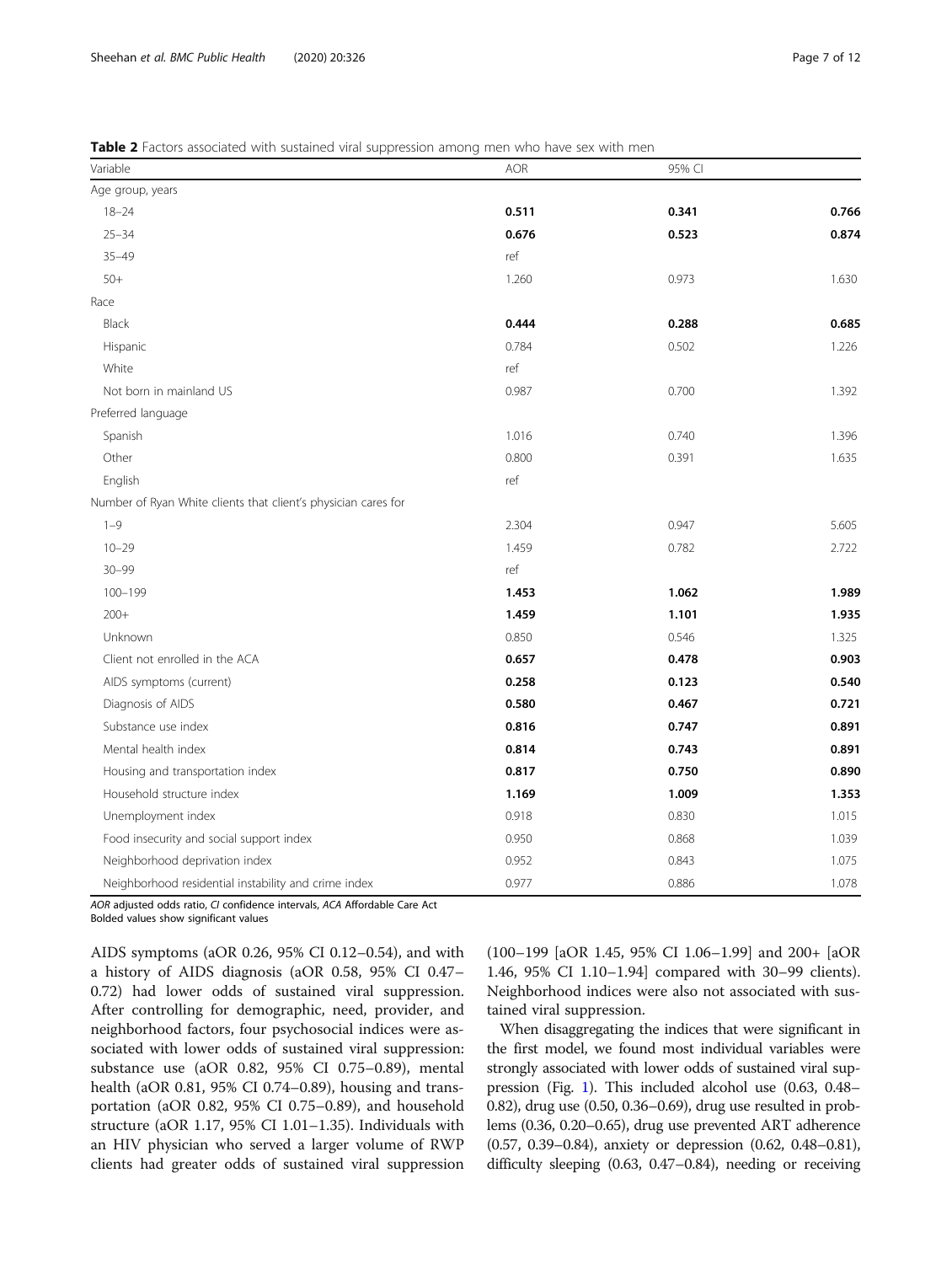

<span id="page-7-0"></span>

mental health services (0.65, 0.50–0.84), homelessness (0.43, 0.28–0.65), and needing transportation help to appointments (0.61, 0.44–0.85).

Regarding the psychometrics of the indices, we assessed convergent validity by calculating the correlation coefficient (CC) between each psychosocial and neighborhood index and sustained viral suppression and all indices were negatively and significantly associated with sustained viral suppression ( $p$ -value < 0.001) as expected, except for the household structure index and residential instability indices which did not reach significance. Regarding fitting the cross-classified model, the ratio of the generalized chisquare statistic and degrees of freedom was 1.01 indicating the variability of the data was properly modeled and that there was no residual overdispersion. The ICCs were as follows: same ZIP code and same medical case management site 0.067; same ZIP code and different medical case management site 0.031; different ZIP code and same medical case management site 0.036. The analysis of outliers identified one outlier in the housing structure index; removing the outlier did not change the results. Multicollinearity was not observed; correlations between variables were < 0.8 and Type II Tolerance values were > 0.1. There were no missing data on demographic factors and only 1– 4 (0.1%) missing values for mental health variables. Sensitivity analysis categorizing the missing data as missing, "no" (main analysis), and "yes" did not change the findings or statistical significance of the results.

#### **Discussion**

Among a sexual minority and predominantly racial/ethnic minority population of MSM living with HIV, nearly 85% had evidence of sustained viral suppression. Our analyses resulted in four important findings. First, young MSM were significantly less likely to achieve sustained viral suppression. Second, racial disparities existed in sustained viral suppression, with Black MSM significantly less likely to achieve sustained viral suppression when compared with White MSM. Third, MSM experiencing drug/alcohol use, mental health symptoms including difficulty sleeping, homelessness and reporting a need for transportation help to appointments were less likely to achieve sustained viral suppression. Finally, clients with providers serving a larger volume of RWP clients were more likely to achieve sustained viral suppression. Notably, neighborhood factors were not associated with sustained viral suppression.

Our rate of sustained viral suppression among MSM (84.4%) was higher than that reported in previous national studies  $[7, 13-16]$  $[7, 13-16]$  $[7, 13-16]$  $[7, 13-16]$  $[7, 13-16]$  $[7, 13-16]$  $[7, 13-16]$ . This may be due to a significant upward trend in sustained viral suppression overtime nationwide [\[13](#page-10-0), [17\]](#page-10-0) and among PLHIV enrolled in the Ryan White Program  $[18]$  since previous studies used data from 2009 to 2016 and our study used 2017 data. Furthermore, previous studies have focused on the general population of PLHIV. Studies have reported that sustained viral suppression is higher among men compared with women [\[19](#page-10-0)] and among MSM compared with all other HIV risk groups [[7\]](#page-10-0).

Our finding that young MSM had lower odds of sustained viral suppression is consistent with national studies of the general population of PLHIV [\[7](#page-10-0), [9,](#page-10-0) [13](#page-10-0)–[15](#page-10-0)]. A study of 33 United States jurisdictions with complete reporting of viral load tests found that in 2014, 13–24 year old PLHIV were more likely to have unsuppressed viral loads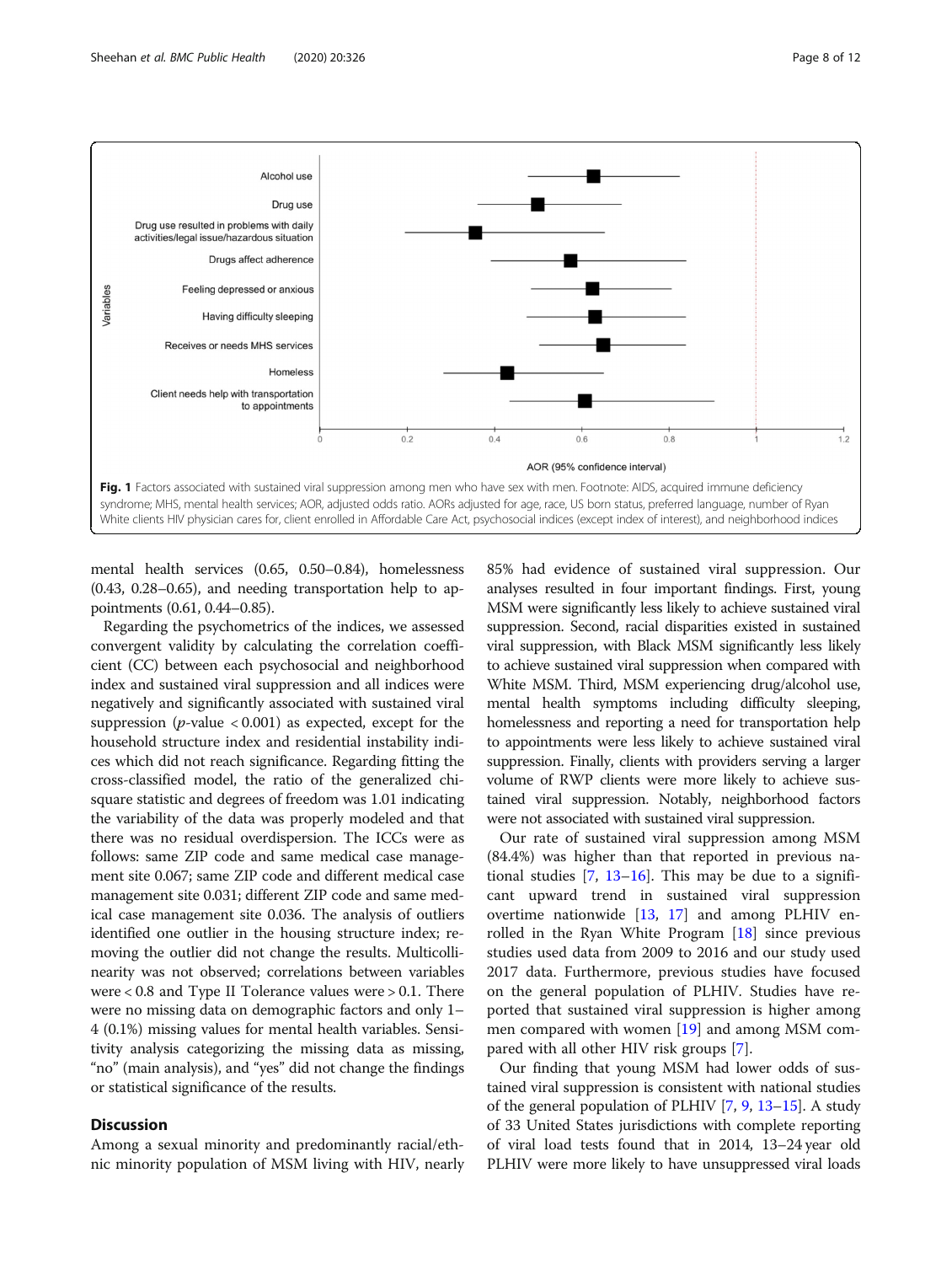at both their first and last test of the year and were more likely to have worsening viral load status (first test suppressed and last test unsuppressed) compared with all other age groups [[15](#page-10-0)]. Further, a study of New York City HIV surveillance data found that younger PLHIV were more likely to have at least 2 consecutive viral loads ≥100, 000 copies/mL [[20](#page-10-0)]. It is worth noting that a study by Mandgasar et al. [\[18\]](#page-10-0) suggested that age gaps in viral suppression among Ryan White Program clients decreased 2010–2016, thus disparities may be declining. However, this finding was not specific to MSM.

We identified racial disparities in sustained viral suppression with Black MSM having lower odds of sustained viral suppression when compared with White MSM. Our finding in Florida is consistent with findings at the national level for the general population of PLHIV [\[7,](#page-10-0) [13](#page-10-0)– [15](#page-10-0)]. Although sustained viral suppression among Blacks has increased significantly in recent years [[13](#page-10-0)], our findings suggest that Blacks continue to be disproportionately affected by challenges in sustaining viral suppression. Nevertheless, a study of Ryan White Program clients found significant declines in the difference between Blacks and Whites who were virally suppressed from 2010 (13.0 percentage point difference) to 2016 (8.1 percentage point difference) [[18](#page-10-0)]. Worth noting, the percentage of undiagnosed infections is disproportionately higher among some groups including young MSM compared with older MSM and Black MSM compared with White MSM [[21](#page-10-0)]. Given rates of undiagnosed infection, our study may underestimate disparities in sustained viral suppression among MSM. In a post hoc analysis, we tested the interaction between age and race/ethnicity but found it to be nonsignificant (p-value 0.3084).

After disaggregating the indices of psychosocial factors, we found that alcohol and drug use, reporting that drugs resulted in problems, and reporting that drugs prevented ART adherence were associated with decreased odds of sustained viral suppression. We were unable to identify other studies that examined the effect of these drug and alcohol-use related variables on sustained viral suppression with the exception of a study that found that reporting injection drug use (IDU) as an HIV risk factor was associated with decreased odds of sustained viral suppression compared with MSM behavior [[17\]](#page-10-0). Of note, our study included 47 MSM that also reported IDU as an HIV risk exposure. Our findings are particularly important among MSM, as the prevalence of drug and alcohol use among this population is high [\[22](#page-10-0)], and drug use has been associated with poor ART adherence [[23](#page-10-0)]. A recent study suggested that anticipated substance use stigma is associated with ART adherence among drug users, even after controlling for severity of drug and alcohol use [\[24\]](#page-10-0). MSM with HIV may experience multiple stigmas related to their sexual orientation,

their HIV status and substance using behavior. Thus, addressing the compounded stigmas in this population may be one mechanism to target to increase sustained viral suppression.

Additionally, we found that feelings of anxiety or depression, difficulty sleeping, receiving or needing mental health services, as well as reporting homelessness were associated with decreased odds of sustained viral suppression. While studies have examined mental health  $[25]$  $[25]$  and homelessness  $[23, 26]$  $[23, 26]$  $[23, 26]$  $[23, 26]$  as it relates to viral suppression at one given time, none have looked at these factors in relation to consistent viral suppression which requires long-term ART adherence. A study of homeless PLHIV receiving ART found that 31% of study participants discontinued ART. Among those who discontinued ART, only 51% were adherent to ART and 9% had viral loads < 400 copies/mL [[23\]](#page-10-0). Further, among clients of a Ryan White Part-A funded Care Coordination Program (CCP), viral suppression was higher among those who were homeless at baseline but who obtained stable housing post-baseline compared with those who remained homeless  $[26]$  $[26]$ . It is important to discuss the interaction of these psychosocial factors (substance use, mental health, and homelessness) because MSM who report drug use or binge drinking are more likely to report having unstable living environments and having a severe mental health disorder [[27\]](#page-10-0). These factors appear to be harder to address as a previous study showed smaller decreases in viral suppression among Ryan White Program clients who experience unstable or temporary housing compared with those with stable housing over a 6-year period [[18\]](#page-10-0). Our study also suggests other social service's needs, such as reporting a need for transportation help to appointments, may also affect sustained viral suppression consistent with barriers to linkage to HIV care identified in a qualitative study of US clinics [\[28\]](#page-10-0).

Clients with providers serving a larger volume of RWP clients were more likely to achieve sustained viral suppression in our study. Our study was only able to measure the volume of RWP clients a physician sees, not the volume of all HIV patients. Our findings are consistent with several other studies that found HIV physician volume associated with HIV care and treatment outcomes [\[29](#page-10-0)–[31\]](#page-11-0). Our findings may reflect provider experience with caring for PLHIV, or characteristics of the clinics in which they practice. Clinics with providers that serve a large volume of RWP clients likely also have medical case managers that are well versed in RWP requirements and who also have substantial expertise in serving a racial/ethnic diverse and low socioeconomic status population with significant social services needs and psychosocial barriers. Thus, more research is needed to better understand the role of physician characteristics in HIV outcomes. Additionally, other provider factors, which we were unable to measure, may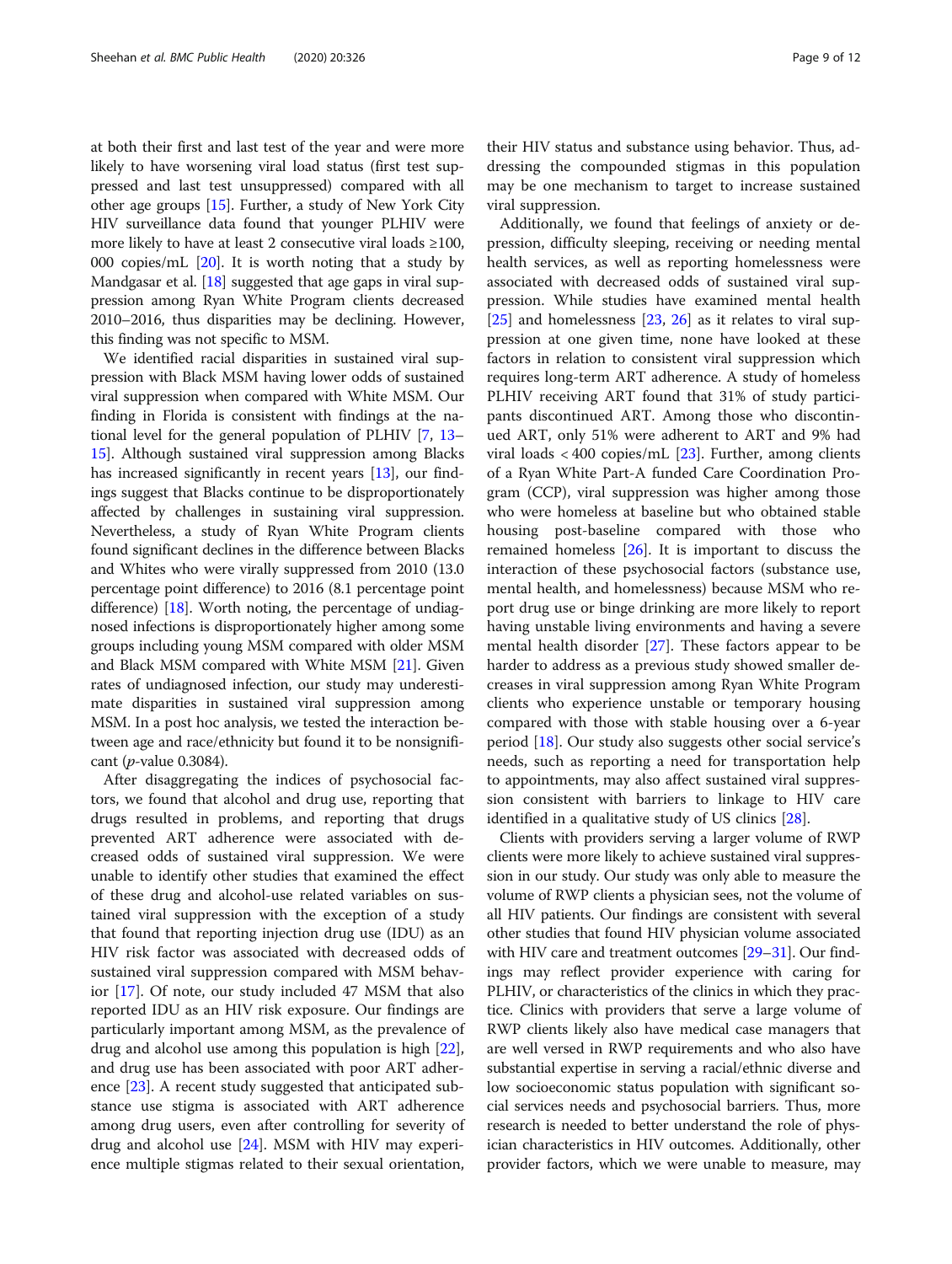<span id="page-9-0"></span>also be important. A longitudinal cohort study in Baltimore among PLHIV with a history of injection drug use found that only having the same HIV provider > 90% of the time was associated with decreased odds of virologic failure [[32](#page-11-0)].

Being enrolled in the ACA was associated with sustained viral suppression in our study. The effect of the ACA may be due to differences in income as clients must have an income of at least 100% of the federal poverty level (FPL) to be eligible for ACA. In post hoc analyses, we found that sustained viral suppression among those below 100% of FPL was 74.4% compared with 88.7% for those with incomes  $\geq 100\%$  of FPL (*p*-value < 0.0001). Of note, similar to our study, the two national studies by Crepaz et al. [\[15](#page-10-0)] and Bradley et al. [[13\]](#page-10-0) that found disparities in sustained viral suppression across age and race/ethnicity included only people receiving care. Bradley et al. [[13\]](#page-10-0) further controlled for ART prescription but disparities remained, suggesting factors other than access to care and treatment are important in sustained viral suppression such as the psychosocial factors identified in this study.

Finally, neighborhood factors were not associated with sustained viral suppression in our study. Our finding is inconsistent with one study of New York City surveillance data which suggested that while neighborhood poverty was not associated with achieving viral suppression, it was associated with lower likelihood of maintaining viral suppression after diagnosis [[33\]](#page-11-0). However, the literature on the effect of neighborhoods on viral suppression is mixed with some studies showing an association between residing in areas of high deprivation and poor viral suppression  $[34, 35]$  $[34, 35]$  $[34, 35]$  $[34, 35]$ , and others showing no association  $[36, 37]$  $[36, 37]$  $[36, 37]$ . It is possible that neighborhood units smaller than the ZIP code or other neighborhood characteristics not measured in this study, particularly perceptions of one's neighborhood, may be important. For example, a study found an association between perceived neighborhood disorder and ART non-adherence [\[38\]](#page-11-0).

Our study has several limitations. The RWP serves PLHIV who are uninsured; thus, they are not representative of all MSM living with HIV. A second limitation relates to our definition of sustained viral suppression. While we are able to confidently say that those with only 1 viral load test that was ≥200 copies/ml did not achieve sustained viral suppression, we had to exclude those with only 1 viral load of < 200 copies/ml. We decided to exclude these clients because with only 1 viral load test result, we were unable to determine whether they were consistently suppressed. We compared demographic variables for those with missing vs. no missing sustained viral suppression data and found that those with missing data were more likely to be 34 years old or younger (pvalue <.0001), black (p-value 0.0027), US born (p-value

 $\langle .0001 \rangle$ , English speaking (p-value  $\langle .0001 \rangle$ , and less likely to be enrolled in the Affordable Care Act, all factors associated with not achieving sustained viral suppression. Finally, data were collected by numerous medical case managers for the purposes of service delivery. Thus, psychosocial information, particularly data about substance/alcohol use and mental health, were not collected using validated questionnaires, clinical evaluation tools, or procedures, and included only dichotomous yes/no response options.

#### **Conclusions**

Despite these limitations, to our knowledge, our study is the first to examine characteristics at various levels (i.e. individual, provider, and neighborhood), together with psychosocial factors, that may be playing a role in the ability of MSM with HIV to sustain their viral loads suppressed over time. Our analyses showed that, despite access to treatment, age and racial disparities in sustained viral suppression exist among MSM living with HIV. Addressing substance use, mental health, and social services' needs may improve the ability of MSM to sustain viral suppression long-term. Further, physician characteristics may be associated with HIV outcomes and should be explored further.

#### Supplementary information

Supplementary information accompanies this paper at [https://doi.org/10.](https://doi.org/10.1186/s12889-020-8442-1) [1186/s12889-020-8442-1.](https://doi.org/10.1186/s12889-020-8442-1)

Additional file 1. Variables considered for health need and psychosocial indices

Additional file 2. Variables considered for neighborhood indices

#### Abbreviations

ACA: Affordable Care Act; ACS: American Community Survey; AIDS: Acquired Immune Deficiency Syndrome; aOR: Adjusted Odds Ratio; ART: Antiretroviral Therapy; CC: Correlation Coefficient; CDC: Centers for Disease Control and Prevention; CI: Confidence Intervals; FPL: Federal Poverty Level; HIV: Human Immunodeficiency Virus; MAI: Minority AIDS Initiative; MSM: Men Who Have Sex with Men; PLHIV: People living with HIV; RWP: Ryan White Program; ZCTA: Zip Code Tabulation Area

#### Acknowledgements

Meetings at which part of the findings were presented: National Hispanic Science Network, New Orleans, LA, October 9, 2019.

#### Authors' contributions

DMS designed the study, conducted analyses, and drafted the manuscript. RD, SOG, KPF, TL, MG, PB, RL, MJT were involved in the design of the study, interpretation of findings, provided feedback on all versions of the manuscript and approved the final version of the manuscript.

#### Funding

Research reported in this publication was supported by the National Institute on Minority Health & Health Disparities (NIMHD) under Award Numbers R01MD012421, R01MD013563, 5S21MD010683, K01MD013770, and U54MD012393. The content is solely the responsibility of the authors and does not necessarily represent the official views of the National Institutes of Health.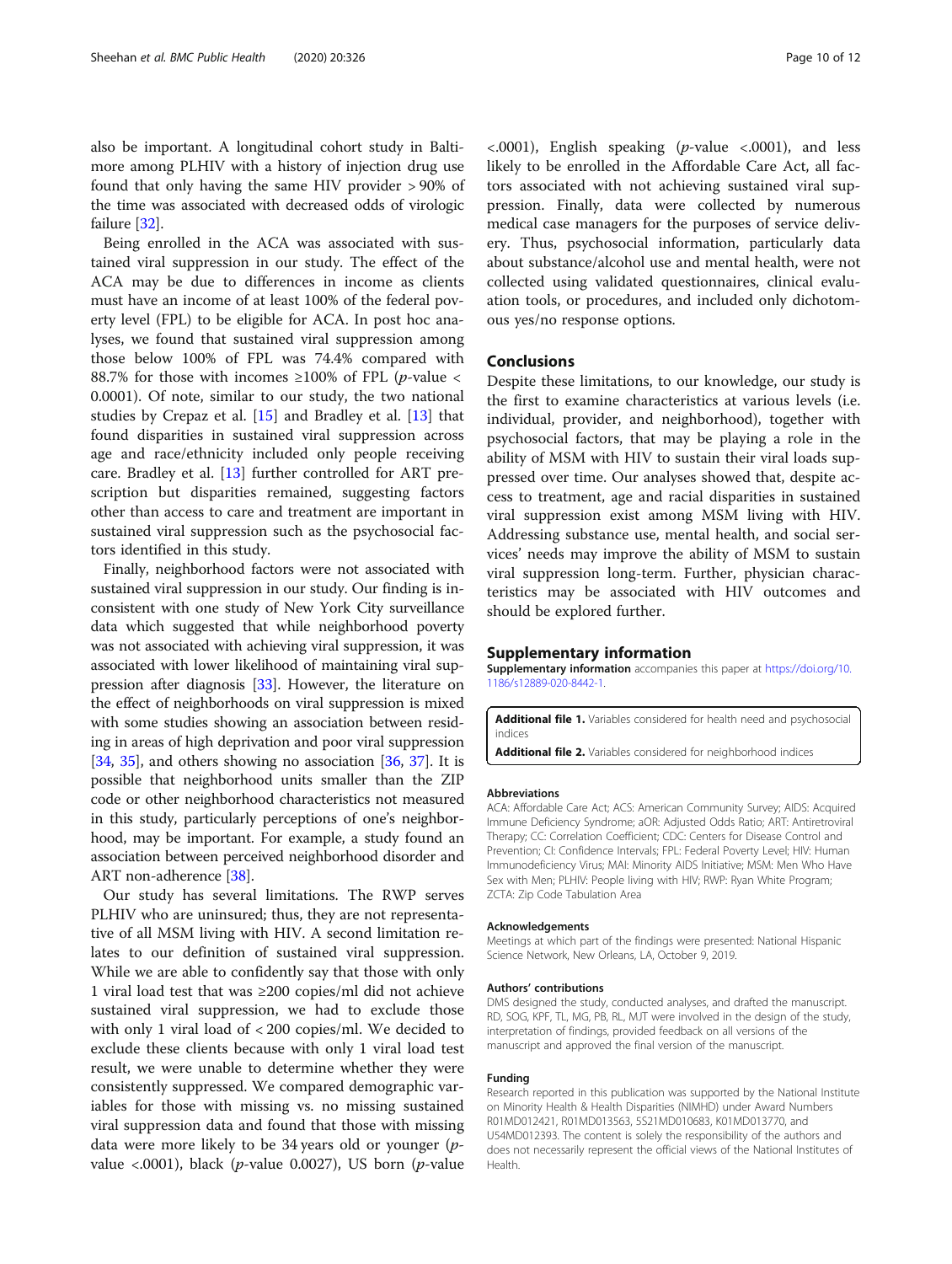#### <span id="page-10-0"></span>Availability of data and materials

The data that support the findings of this study are available from Miami-Dade County but restrictions apply to the availability of these data, and so the data are not publicly available. Permission can be requested by contacting the Miami-Dade County Ryan White Program.

#### Ethics approval and consent to participate

The study reported in this manuscript was approved by the Florida International University Institutional Review Board. Permission was required from Miami-Dade County to access the Ryan White Program data used in this study.

#### Consent for publication

Not applicable.

#### Competing interests

The authors declare that they have no competing interest.

#### Author details

<sup>1</sup>Department of Epidemiology, Robert Stempel College of Public Health and Social Work, Florida International University, Miami, FL, USA. <sup>2</sup>Center for Substance Use and HIV/AIDS Research on Latinos in the United States (C-SALUD), Florida International University, Miami, FL, USA. <sup>3</sup>Research Centers in Minority Institutions (RCMI), Florida International University, 11200 SW 8th St, AHC 5, Room 479, Miami, FL 33199, USA. <sup>4</sup>Division of Natural Sciences, New College of Florida, 5800 Bayshore Rd, Sarasota, FL 34243, USA. 5 Department of Biostatistics, Robert Stempel College of Public Health and Social Work, Florida International University, 11200 SW 8th St, Miami, FL 33199, USA. <sup>6</sup>Behavioral Science Research Corporation, 2121 Ponce de Leon Blvd, Suite 240, Coral Gables, FL 33134, USA.

#### Received: 22 October 2019 Accepted: 2 March 2020 Published online: 13 March 2020

#### References

- 1. Smith CJ, Sabin CA, Youle MS, Kinloch-de Loes S, Lampe FC, Madge S, et al. Factors influencing increases in CD4 cell counts of HIV-positive persons receiving long-term highly active antiretroviral therapy. J Infect Dis. 2004; 190:1860–8. [https://doi.org/10.1086/425075.](https://doi.org/10.1086/425075)
- Park LS, Tate JP, Sigel K, Brown ST, Crothers K, Gibert C, et al. Association of viral suppression with lower AIDS-defining and non-AIDS-defining cancer incidence in HIV-infected veterans: a prospective cohort study. Ann Intern Med. 2018;169:87–96. [https://doi.org/10.7326/M16-2094.](https://doi.org/10.7326/M16-2094)
- Rodger AJ, Lodwick R, Schechter M, Deeks S, Amin J, Gilson R, et al. Mortality in well controlled HIV in the continuous antiretroviral therapy arms of the SMART and ESPRIT trials compared with the general population. AIDS. 2013;27:973–9. <https://doi.org/10.1097/QAD.0b013e32835cae9c>.
- 4. Li Z, Purcell DW, Sansom SL, Hayes D, Hall HI. Vital signs: HIV transmission along the continuum of care - United States, 2016. MMWR Morb Mortal Wkly Rep. 2019;68:267–72. [https://doi.org/10.15585/mmwr.mm6811e1.](https://doi.org/10.15585/mmwr.mm6811e1)
- Singh S, Mitsch A, Wu B. HIV care outcomes among men who have sex with men with diagnosed HIV infection — United States, 2015. MMWR Morb Mortal Wkly Rep. 2017;66:969–74. [https://doi.org/10.15585/mmwr.](https://doi.org/10.15585/mmwr.mm6637a2) [mm6637a2.](https://doi.org/10.15585/mmwr.mm6637a2)
- Marks G, Patel U, Stirratt MJ, Mugavero MJ, Mathews WC, Giordano TP, et al. Single viral load measurements overestimate stable viral suppression among HIV patients in care: clinical and public health implications. J Acquir Immune Defic Syndr. 2016;73:205–12.
- 7. Crepaz N, Dong X, Wang X, Hernandez AL, Hall HI. Racial and ethnic disparities in sustained viral suppression and transmission risk potential among persons receiving HIV care - United States, 2014. MMWR Morb Mortal Wkly Rep. 2018;67:113–8. <https://doi.org/10.15585/mmwr.mm6704a2>.
- 8. Health Resources and Services Administration. Ryan white HIV/AIDS program annual client-level data report 2017. 2018. [http://hab.hrsa.gov/](http://hab.hrsa.gov/data/data-reports) [data/data-reports.](http://hab.hrsa.gov/data/data-reports) Accessed 26 Jan 2020.
- 9. Crepaz N, Dong X, Hess KL, Bosh K. Racial and ethnic disparities in sustained viral suppression and transmission risk potential among persons aged 13-29 years living with diagnosed HIV infection, United States, 2016. J Acquir Immune Defic Syndr. 2020;83(4):334-9. [https://doi.org/10.1097/QAI.](https://doi.org/10.1097/QAI.0000000000002277) [0000000000002277](https://doi.org/10.1097/QAI.0000000000002277).
- 10. Gelberg L, Andersen RM, Leake BD. The behavioral model for vulnerable populations: application to medical care use and outcomes for homeless people. Health Serv Res. 2000;34:1273–302.
- 11. American Community Survey. 2013–2017 American Community Survey 5- Year Estimates. 2018. https://factfinder.census.gov. Accessed 26 Jan 2020.
- 12. SimplyAnalytics Inc. SimplyAnalytics data. 2019. http://simplyanalytics.com/ features/. Accessed 25 Jan 2020.
- 13. Bradley H, Mattson CL, Beer L, Huang P, Shouse RL. Medical monitoring project. Increased antiretroviral therapy prescription and HIV viral suppression among persons receiving clinical care for HIV infection AIDS 2016;30:2117–24. doi[:https://doi.org/10.1097/QAD.0000000000001164.](https://doi.org/10.1097/QAD.0000000000001164)
- 14. Crepaz N, Tang T, Marks G, Mugavero MJ, Espinoza L, Hall HI. Durable viral suppression and transmission risk potential among persons with diagnosed HIV infection: United States, 2012-2013. Clin Infect Dis. 2016;63:976–83. [https://doi.org/10.1093/cid/ciw418.](https://doi.org/10.1093/cid/ciw418)
- 15. Crepaz N, Tang T, Marks G, Hall HI. Changes in viral suppression status among US HIV-infected patients receiving care. AIDS. 2017;31:2421–5. <https://doi.org/10.1097/QAD.0000000000001660>.
- 16. Hall HI, Gray KM, Tang T, Li J, Shouse L, Mermin J. Retention in care of adults and adolescents living with HIV in 13 US areas. J Acquir Immune Defic Syndr. 2012;60:77–82. <https://doi.org/10.1097/QAI.0b013e318249fe90>.
- 17. Yehia BR, Fleishman JA, Metlay JP, Moore RD, Gebo KA. Sustained viral suppression in HIV-infected patients receiving antiretroviral therapy. JAMA. 2012;308:339–42.
- 18. Mandsager P, Marier A, Cohen S, Fanning M, Hauck H, Cheever LW. Reducing HIV-related health disparities in the Health Resources and Services Administration's Ryan white HIV/AIDS program. Am J Public Health. 2018; 108:S246–50. [https://doi.org/10.2105/AJPH.2018.304689.](https://doi.org/10.2105/AJPH.2018.304689)
- 19. Luna-Gierke RE, Shouse RL, Luo Q, Frazier E, Chen G, Beer L. Differences in characteristics and clinical outcomes among Hispanic/Latino men and women receiving HIV medical care - United States, 2013–2014. MMWR Morb Mortal Wkly Rep. 2018;67:1109–14. [https://doi.org/10.15585/mmwr.](https://doi.org/10.15585/mmwr.mm6740a2) [mm6740a2.](https://doi.org/10.15585/mmwr.mm6740a2)
- 20. Terzian AS, Bodach SD, Wiewel EW, Sepkowitz K, Bernard M-A, Braunstein SL, et al. Novel use of surveillance data to detect HIV-infected persons with sustained high viral load and durable virologic suppression in New York City. PLoS One. 2012;7:e29679. <https://doi.org/10.1371/journal.pone.0029679>.
- 21. Singh S, Song R, Johnson AS, McCray E, Hall HI. HIV incidence, prevalence, and undiagnosed infections in U.S. men who have sex with men. Ann Intern Med. 2018;168:685–94. <https://doi.org/10.7326/M17-2082>.
- 22. Santos G-M, Rowe C, Hern J, Walker JE, Ali A, Ornelaz M, et al. Prevalence and correlates of hazardous alcohol consumption and binge drinking among men who have sex with men (MSM) in San Francisco. PLoS One. 2018;13:e0202170.
- 23. Moss AR, Hahn JA, Perry S, Charlebois ED, Guzman D, Clark RA, et al. Adherence to highly active antiretroviral therapy in the homeless population in San Francisco: a prospective study. Clin Infect Dis. 2004;39: 1190–8. <https://doi.org/10.1086/424008>.
- 24. Stringer KL, Marotta P, Baker E, Turan B, Kempf M-C, Drentea P, et al. Substance use stigma and antiretroviral therapy adherence among a drugusing population living with HIV. AIDS Patient Care STDs. 2019;33:282–93. [https://doi.org/10.1089/apc.2018.0311.](https://doi.org/10.1089/apc.2018.0311)
- 25. Castel AD, Kalmin MM, Hart RLD, Young HA, Hays H, Benator D, et al. Disparities in achieving and sustaining viral suppression among a large cohort of HIV-infected persons in care – Washington, DC. AIDS Care. 2016; 28:1355–64. [https://doi.org/10.1080/09540121.2016.1189496.](https://doi.org/10.1080/09540121.2016.1189496)
- 26. Irvine MK, Chamberlin SA, Robbins RS, Kulkarni SG, Robertson MM, Nash D. Come as you are: improving care engagement and viral load suppression among HIV care coordination clients with lower mental health functioning, unstable housing, and hard drug use. AIDS Behav. 2017;21:1572–9. [https://](https://doi.org/10.1007/s10461-016-1460-4) [doi.org/10.1007/s10461-016-1460-4.](https://doi.org/10.1007/s10461-016-1460-4)
- 27. Zaller N, Yang C, Operario D, Latkin C, McKirnan D, O'Donnell L, et al. Alcohol and cocaine use among Latino and African American MSM in 6 US cities. J Subst Abus Treat. 2017;80:26–32.
- 28. Philbin MM, Tanner AE, Duval A, Ellen J, Kapogiannis B, Fortenberry JD. Linking HIV-positive adolescents to care in 15 different clinics across the United States: creating solutions to address structural barriers for linkage to care. AIDS Care. 2014;26:12–9.
- 29. Landovitz RJ, Desmond KA, Gildner JL, Leibowitz AA. Quality of care for HIV/ AIDS and for primary prevention by HIV specialists and nonspecialists. AIDS Patient Care STDs. 2016;30:395–408.